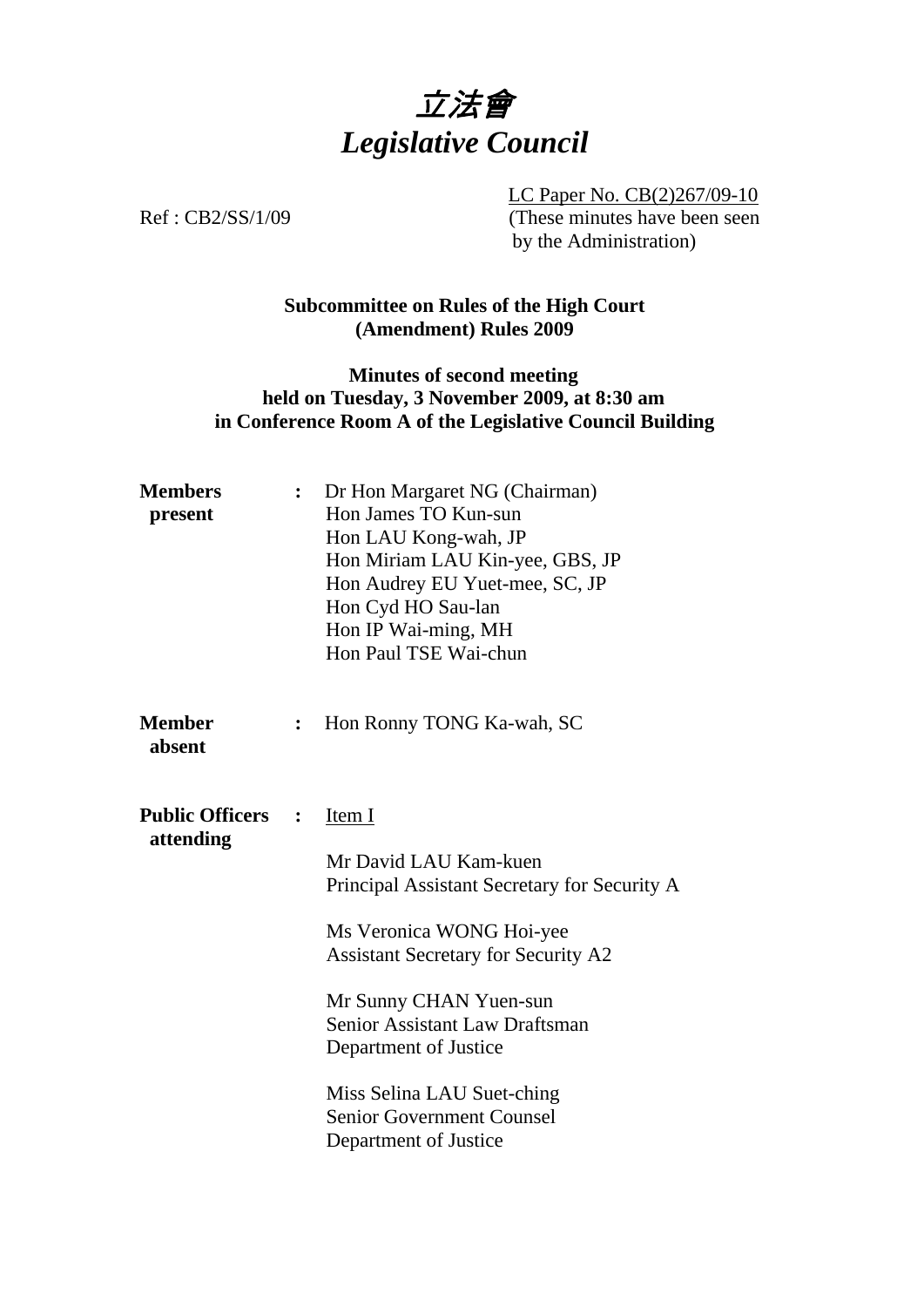|                               |                | Mr John RIBEIRO<br><b>Chief Superintendent of Police (Narcotics Bureau)</b><br>Hong Kong Police Force                                                  |  |
|-------------------------------|----------------|--------------------------------------------------------------------------------------------------------------------------------------------------------|--|
|                               |                | Mr Nelson CHENG Yiu-mo<br>Superintendent (Financial Investigation Group)<br>(Narcotics Bureau)<br>Hong Kong Police Force                               |  |
| <b>Clerk</b> in<br>attendance |                | : Miss Mary SO<br>Chief Council Secretary (2)5                                                                                                         |  |
| <b>Staff</b> in<br>attendance | $\ddot{\cdot}$ | Mr Timothy TSO<br><b>Assistant Legal Adviser 2</b><br>Miss Josephine SO<br>Senior Council Secretary (2)1<br>Ms Sandy HAU<br>Legislative Assistant (2)5 |  |

#### Action

### **I. Meeting with the Administration**

[L.N. 186 of 2009, CB(2)121/09-10(02) to (05) and CB(2)172/09-10(01) to (02)]

1. The Subcommittee deliberated (index of proceedings attached at **Annex**).

Definition of "prescribed interest"

2. Members were of the view that in view of the wide powers given to the Chief Executive (CE) to apply for an order to specify persons and property as terrorists, terrorist associates or terrorist property, to the Secretary for Security to freeze property suspected to be terrorist property and to the law enforcement agencies to investigate and seize and detain property suspected to be terrorist property under sections 5, 6 and 12A-J of the United Nations (Anti-Terrorism Measures) Ordinance (Cap. 575) (the Ordinance) respectively, adequate safeguard should be provided to all persons affected to apply to the Court of First Instance (the Court) for an order to revoke a specification order, to release the property being freezed, and to seek compensation from the Government. Mr Paul TSE and Mr James TO also urged the Administration to amend the Ordinance, as the existing construction of the Ordinance for the affected persons to take legal action was convoluted and failed to strike a proper balance between the wide powers of the Government and the rights of the affected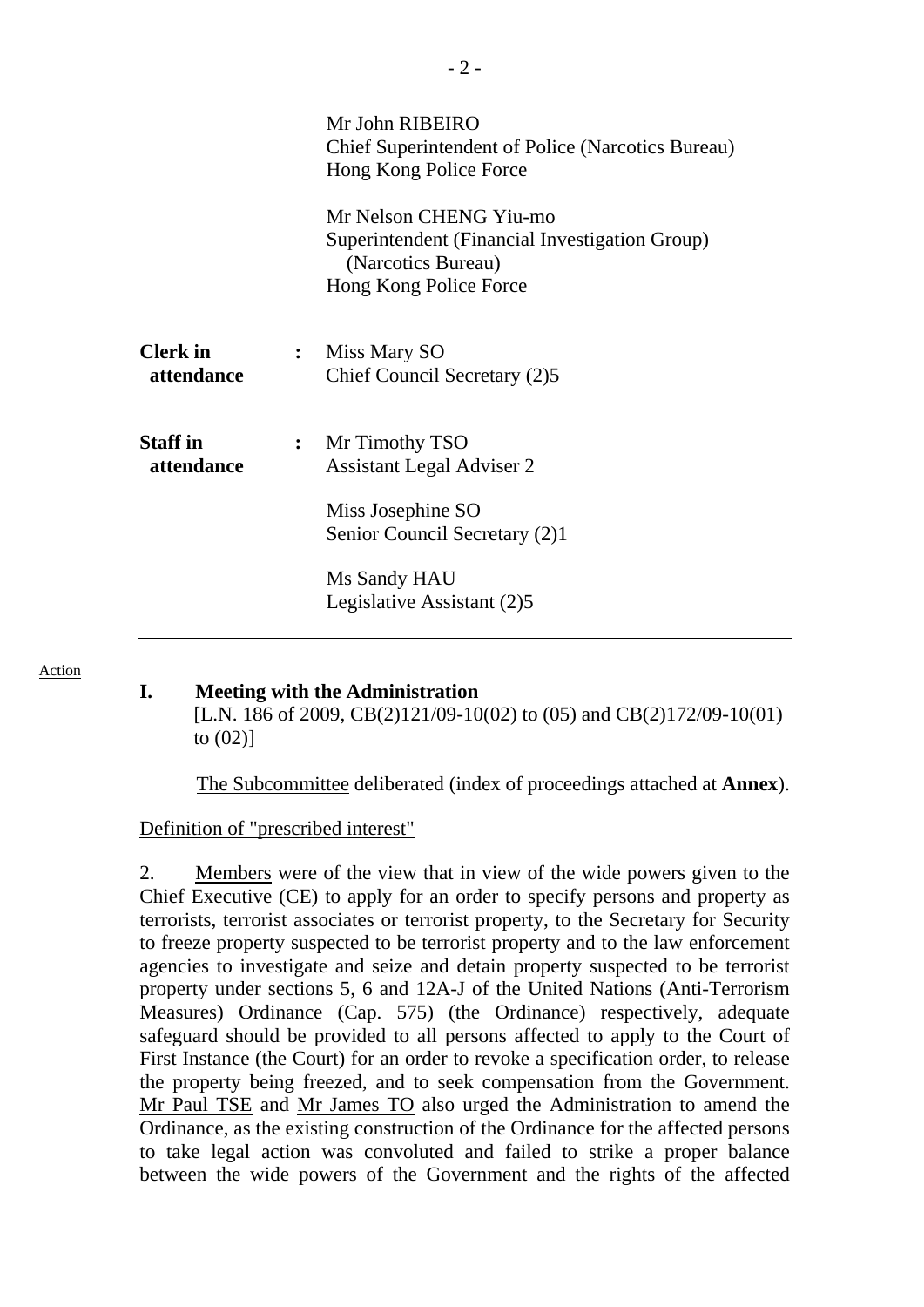persons.

3. Whilst noting that the coverage of persons under the definition of "prescribed interested" in rule 1(4) of the new Order 117A was very wide, as stated by the Administration in paragraphs 19 to 21 of LC Paper No. CB(2)172/09-10(01), the Chairman pointed out that the definition would inevitably delimit certain categories of persons who had an interest in the property, not to mention that the scope of persons covered by the definition might be narrower than under section 2(4) of the Ordinance which provided that "a person who has a prescribed interest in any property shall be deemed to be a person by, for or on behalf of whom the property is held". Moreover, the definition of "prescribed interest" might not be easily comprehended by members of the general public as to whether they were eligible to apply to the Court to have the relevant order or notice revoked, to release the property being freezed and to seek compensation from the Government.

4. The Chairman further pointed out that section 2(1) of the Ordinance provided that "prescribed interest" (訂明權益), in relation to any property, meant an interest in the property prescribed by rules of court as an interest for the purposes of the Ordinance. Section 2(1) did not stipulate that there must be a definition of "prescribed interest" as such. The Chairman requested the Administration to provide a response in writing on the following before the next meeting -

- (a) the necessity for providing a definition of "prescribed interest" in the new Order 117A, as well as the pros and cons of providing and not providing such definition; and
- (b) instead of providing a definition of "prescribed interest" in the new Order 117A, to allow the Court to determine on a case-bycase basis in accordance with the facts of each case as to whether the persons had a prescribed interest.

5. The Administration responded that section 20(1)(e) of the Ordinance stipulated that provision might be made by rules of court prescribing interests for the purposes of the definition of "prescribed interest". Accordingly, rule 1(4) of the new Order 117A provided for a definition of "prescribed interest". Nevertheless, the Administration agreed to provide a response in writing on the issues raised by the Chairman in paragraph 4 above. The Administration however pointed out that it might be more appropriate for the Rules Committee of the High Court (the Rules Committee) to amend the new Order 117A.

6. Mr James TO expressed concern that some categories of persons, e.g. beneficiaries under a discretionary trust and licensees, might fall outside the scope of persons who had a "prescribed interest" as defined under rule 1(4) of the new Order 117A.

Admin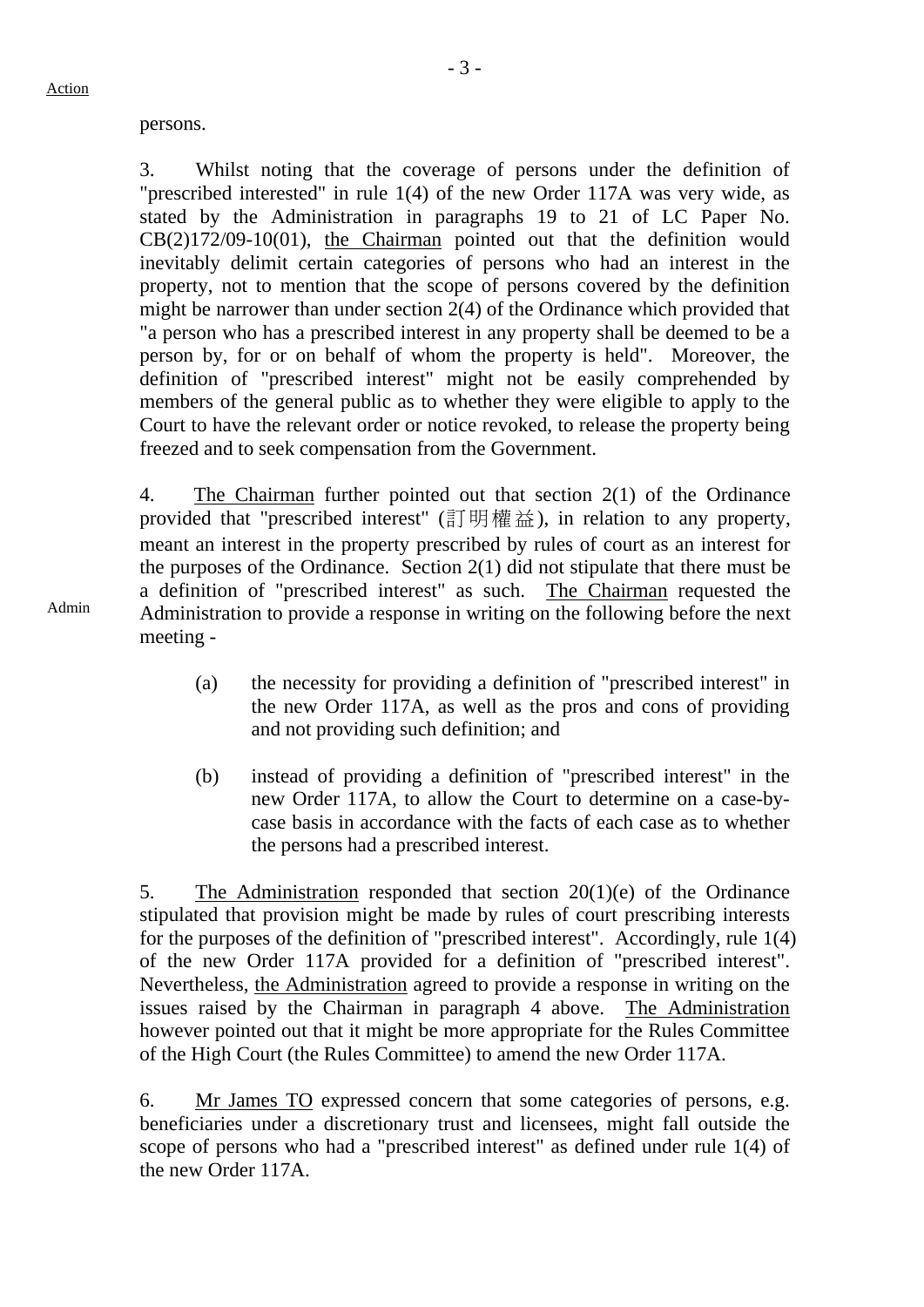Action

7. The Administration responded that any person who considered that he/she was affected by an application specified under section 2(6) of the Ordinance, but fell outside the scope of persons who had a "prescribed interest" as defined under rule 1(4) of the new Order 117A, might apply to the court under section 2(6) of the Ordinance to be joined as a party to the proceedings.

Admin 8. Mr James TO suggested adding a catch-all provision to the definition of "prescribed interest" to allow the Court to determine whether a person had an interest in relation to a property.

> 9. Ms Miriam LAU asked whether any person who considered that he/she was affected by an application under section 5, 13, 17 or 18 of the Ordinance could only join as a party to the proceedings after the subject person had made an application to the Court.

> 10. The Administration advised that in the case of an application to specify certain property as terrorist property under section 5, the applicant would be CE and in the case of an application to forfeit terrorist property under section 13, the applicant would be the Secretary for Justice. A person who considered that he/she was affected by those applications might be ordered by the Court to be joined as a party to those proceedings under section 2(6) after CE or the Secretary for Justice (as the case might be) had made those applications. Assistant Legal Adviser 2 also advised that any person affected by an order made under section 5 or by a notice made under section 6 might at any time apply to the Court to revoke the order under section  $17(1)(a)(ii)$  or the notice under section 17(1)(b). Although section 18 did not appear to cover affected persons who did not have a prescribed interest in the property concerned for seeking compensation to be paid by the Government, section 2(6) of the Ordinance provided that the Court might order that any person who might be affected by an application under section 18 be joined as a party to the proceedings.

## Other issues

- Admin 11. Mr James TO requested the Administration to provide a response in writing on the following issues before the next meeting -
	- (a) whether persons joined as a party to the proceedings under section 2(6) of the Ordinance to an application under section 18 of the same could be awarded compensation to be paid by the Government; and
	- (b) whether the scope of "prescribed interest" covered adverse possessory title to a property.

The Administration undertook to do so.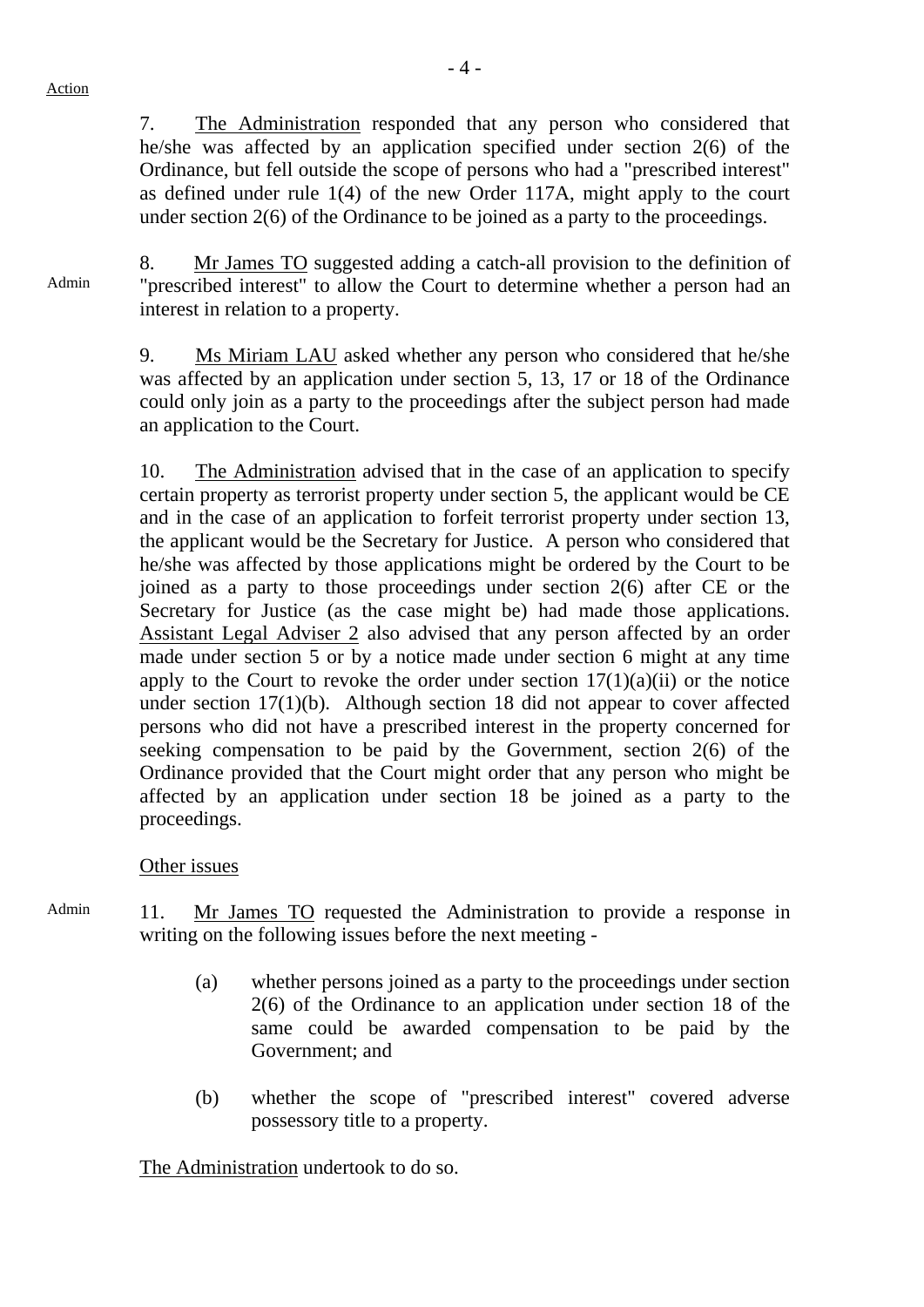## **II. Any other business**

12. The Chairman reminded members that the next meeting of the Subcommittee was scheduled for 9 November 2009 at 4:30 pm to continue discussion on LC Paper No. CB(2) 172/09-10(01).

13. There being no other business, the meeting ended at 10:30 am.

Council Business Division 2 Legislative Council Secretariat 12 November 2009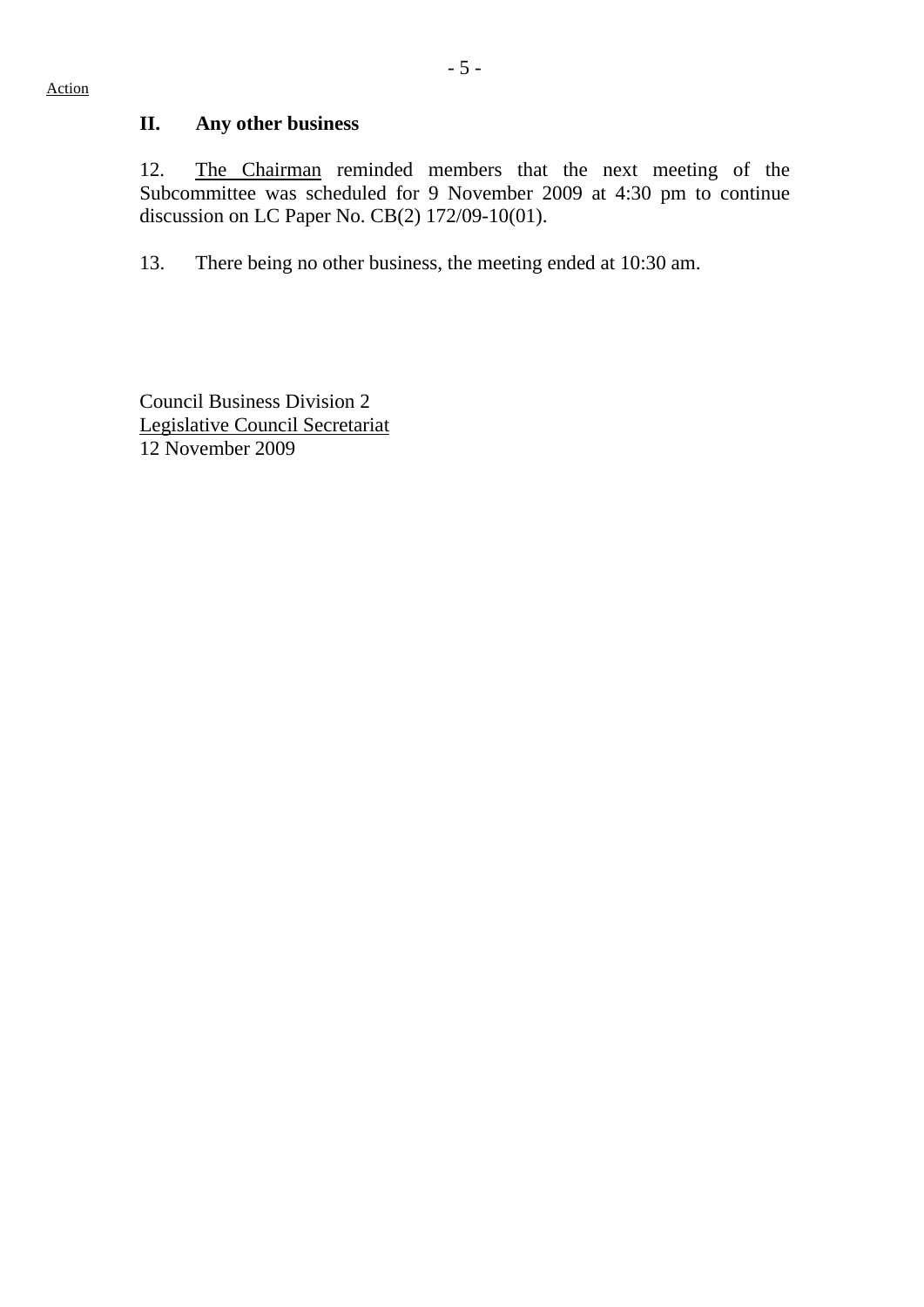# **Proceedings of the meeting of the Subcommittee on Rules of the High Court (Amendment) Rules 2009 on Tuesday, 3 November 2009, at 8:30 am in Conference Room A of the Legislative Council Building**

| Time marker       | <b>Speaker</b>                                            | <b>Subject</b>                                                                                                                                                                                                                                                                                                                                                                                                                                                                                                                                            | <b>Action required</b> |
|-------------------|-----------------------------------------------------------|-----------------------------------------------------------------------------------------------------------------------------------------------------------------------------------------------------------------------------------------------------------------------------------------------------------------------------------------------------------------------------------------------------------------------------------------------------------------------------------------------------------------------------------------------------------|------------------------|
| 000000 - 000313   | Chairman                                                  | Opening remarks                                                                                                                                                                                                                                                                                                                                                                                                                                                                                                                                           |                        |
| 000314 - 001327   | Admin<br>Chairman                                         | Briefing by the Administration on LC Paper No.<br>CB(2)172/09-10(01)                                                                                                                                                                                                                                                                                                                                                                                                                                                                                      |                        |
| 001328 - 002515   | Admin<br>Chairman                                         | The Chairman's concern on providing a definition<br>of "prescribed interest" in rule $1(4)$ of the new<br>Order 117A                                                                                                                                                                                                                                                                                                                                                                                                                                      |                        |
| 002516 - 003604   | Mr James TO<br>Admin<br>Chairman                          | Mr James TO's views that the scope of<br>"prescribed interest" in the new Order 117A must<br>be as wide as possible                                                                                                                                                                                                                                                                                                                                                                                                                                       |                        |
| $003605 - 005105$ | Mr Paul TSE<br>Chairman<br>Admin                          | Mr Paul TSE's views that the existing construction<br>of the United Nations (Anti-Terrorism Measures)<br>Ordinance (Cap. 575) for affected persons to take<br>legal action was convoluted. He urged the<br>Administration to consider amending Cap. 575 to<br>address such deficiencies.<br>The term "property" in Cap. 575 was defined                                                                                                                                                                                                                   |                        |
|                   |                                                           | under section 3 of the Interpretation and General<br>Clauses Ordinance (Cap. 1)<br>The term "funds" in Cap. 575 was defined to<br>include funds mentioned in Schedule 1 to Cap.<br>575                                                                                                                                                                                                                                                                                                                                                                    |                        |
| 005106 - 010810   | Ms Miriam LAU<br>Admin<br>Chairman<br>Mr James TO<br>ALA2 | Ms Miriam LAU's enquiry on whether any person<br>who considered that he/she was affected by an<br>application under section 5, 13, 17 or 18 of Cap.<br>575 could only join as a party to the proceedings<br>after the subject person had made an application to<br>the Court of First Instance                                                                                                                                                                                                                                                            |                        |
| 010811 - 011847   | Ms Cyd HO<br>Admin<br>Chairman<br>ALA <sub>2</sub>        | The Administration was requested to provide a<br>response in writing on the following -<br>the necessity for providing a definition of $\Delta$ <b>Admin to provide</b><br>(a)<br>"prescribed interest" in the new Order a response<br>117A, as well as the pros and cons of $\alpha$ (paragraph 4 of<br>providing<br>and<br>not providing<br>such<br>definition; and<br>instead of providing a definition of<br>(b)<br>"prescribed interest" in the new Order<br>117A, to allow the Court to determine on a<br>case-by-case basis in accordance with the | the minutes refers)    |
|                   |                                                           | facts of each case as to whether the persons<br>had a prescribed interest                                                                                                                                                                                                                                                                                                                                                                                                                                                                                 |                        |